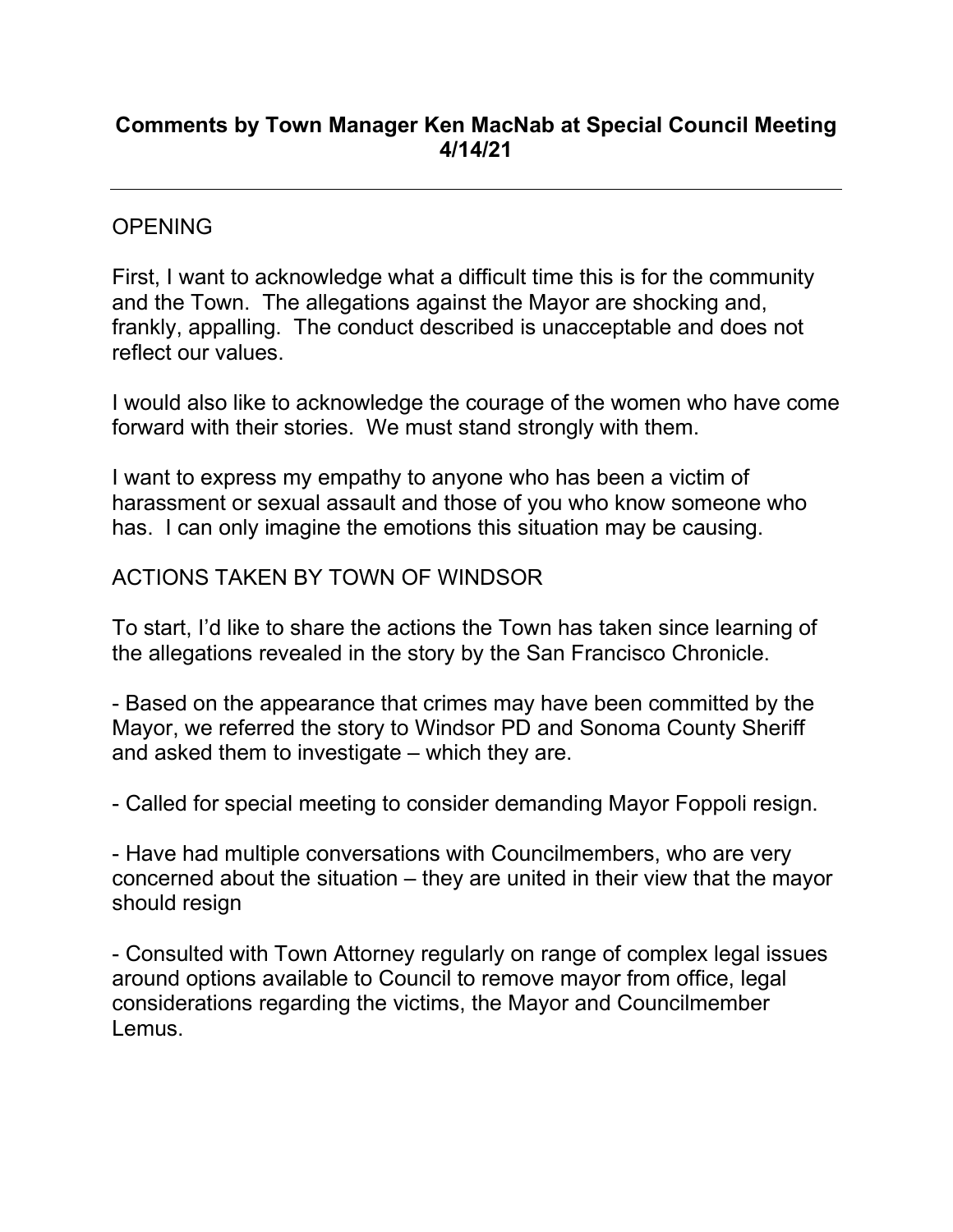- Issued a public statement on what the Town did regarding the response to emails alleging sexual misconduct by the Mayor – which we'll discuss in a moment.

- Have created a web page to serve as a repository of information and documents for the public and staff to review.

- Performed legal research on options for removing the mayor from office.

- It is important for the community to understand that neither the Town nor the Town Council can simply remove Mr. Foppoli from office since he is elected directly by Windsor voters.

- The Town recognizes that the community is seeking the immediate resignation of the Mayor to allow the Town to serve Windsor residents without these distractions.

- Beyond resignation, the options for removing Mr. Foppoli from office include recall by residents or conviction of a felony that would prevent him from serving

WITH RESPECT TO PROTECTING OUR EMPLOYEES ...

The Town is committed to ensuring a safe and harassment free workplace.

- We have strong policies against harassment and discrimination and a proven track record in enforcing those policies.
- Every Town employee gets periodic training in how to prevent and report harassment.
- Every member of the Town's executive team is committed to preventing harassment from occurring wherever Town work is performed.

- Our employees have expressed concern about this situation and discomfort with being in the presence of Mayor Foppoli, virtually or inperson. Some specific actions taken to ensure the safety and well-being of our staff include: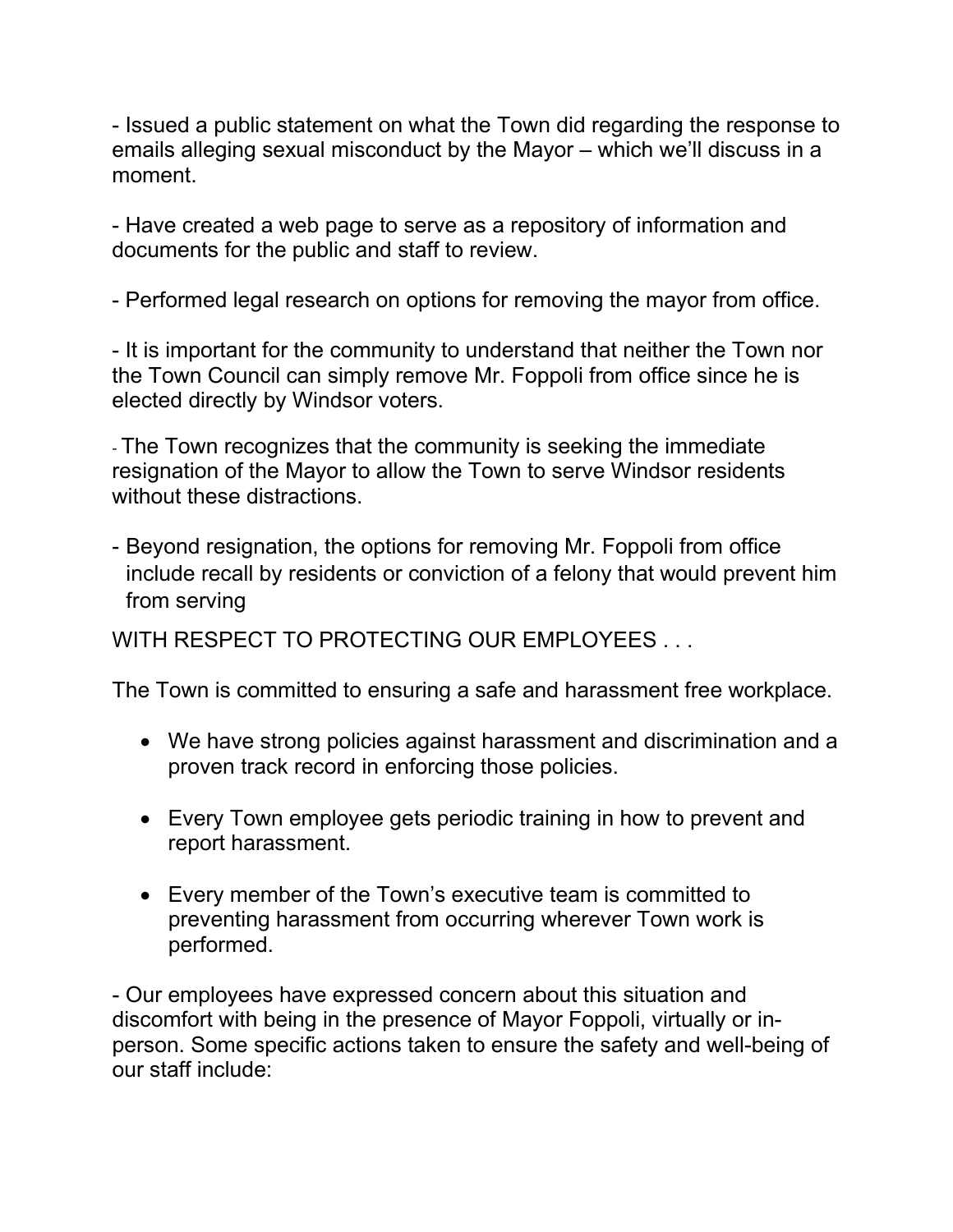- Have asked the Mayor not to come into the office – and if there's a circumstance where he must come in he must first call me.

- Disabled the FOB and alarm codes of all Councilmembers to prevent them from coming into Town Hall unannounced. Councilmembers will be able to access Town hall by appointment,

- Arranged for counseling services to help employees cope with this situation.

- Although we have no knowledge of any employee being subjected to harassment or assault by Mayor Foppoli, we are retaining a consultant to conduct a formal inquiry with staff and Council.

- OF NOTE: Town Councilmembers are not Town employees and not subject to the same internal policies as Town Staff. However, Town Councilmembers are expected to comport themselves professionally at all times as representatives of the Town, especially given the high visibility of their public service and the trust that residents place in their leadership. Allegations of sexual misconduct clearly undermine that trust.

- As the top administrator of the Town, I have no authority to discipline members of the Town Council. Therefore, in this case, the Town will rely on our law enforcement professionals to lead and conduct the investigation of the allegations that have been made.

### GOING FORWARD

- we've been through a lot together, we will through this

- we will not let the actions of an individual elected official define who we are

- Town staff continue to navigate this rapidly-evolving situation and provide service to the community, which is still recovering from many pandemicrelated issues.

- it is important that we continue to provide the very high level of services we always do to our residents; we will not be paralyzed by this situation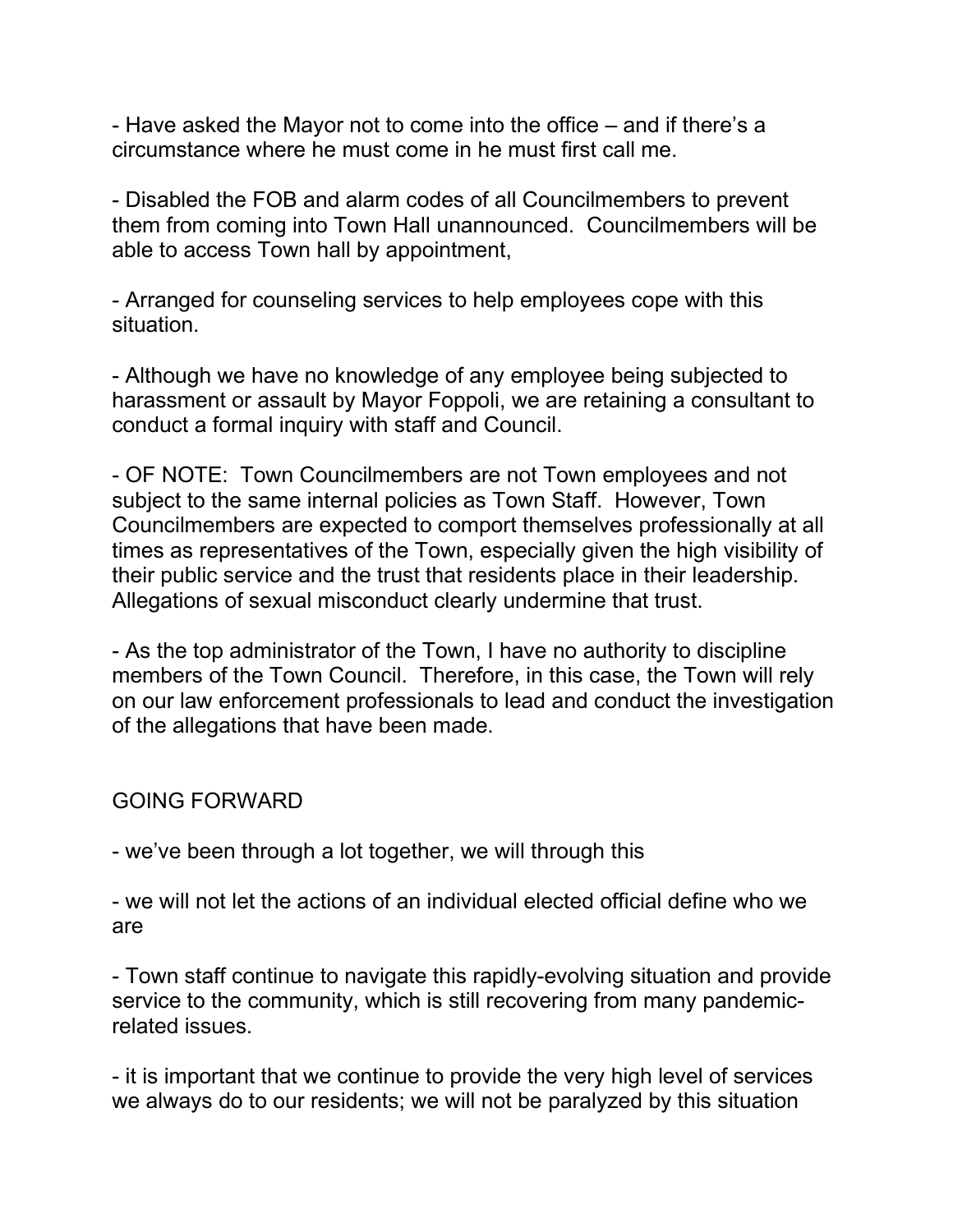- Mr. Mayor, the Police Chief and I would like to address on-going concerns about the Town's response to the 2017 email. I am prepared to do this now or can wait – whichever is the Council's pleasure.

### **2017 EMAIL**

There have been a number of questions regarding how the Town handled receipt of an email in 2017 that made accusations about then-Councilmember Foppoli.

The most significant question are: Did the Town report the content of the email to the Police Department; and Why was no investigation conducted at that time.

I want to first explain what took place when that email was received and then provide some very new information that has come up in the last 24 hours on these matters.

In November of 2017, then-Mayor Debora Fudge received an email from an individual whose name has not been released by the Town in order to protect her identity. The email accuses then-Councilmember Foppoli of inappropriate behavior in 2013 at a guest house at his winery.

Upon receipt, then-Mayor Fudge took the appropriate action of forwarding the email to the then-Town Manager and then-Town Attorney for review and guidance. She also contacted the individual who submitted the email letting her know that she appreciated her bringing this email forward, acknowledging how difficult it must have been and letting her know she was forwarding it to the appropriate people within Town Hall.

The 2017 email was sent to all Councilmembers, including Councilmember Foppoli, who denied the accusations. I have been told by various individuals present at the time that the Town's leadership team all were very focused on and actively discussing the accusation in the 2017 email. They viewed it as a high priority situation and were trying to determine the best course of action, knowing it was highly sensitive.